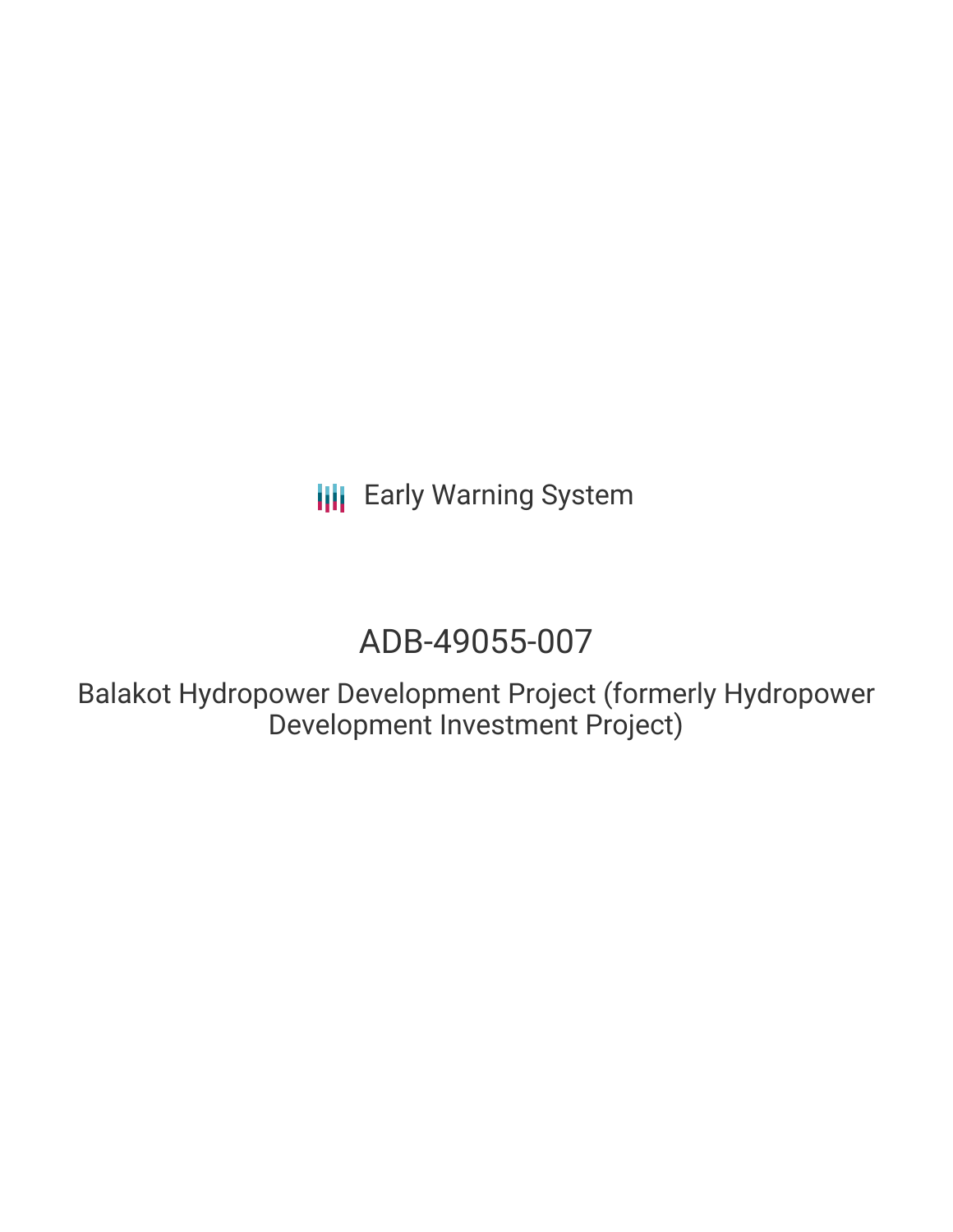

#### **Quick Facts**

| <b>Countries</b>               | Pakistan                     |
|--------------------------------|------------------------------|
| <b>Specific Location</b>       | Balakot, Khyber Pakhtunkhwa  |
| <b>Financial Institutions</b>  | Asian Development Bank (ADB) |
| <b>Status</b>                  | Proposed                     |
| <b>Bank Risk Rating</b>        | Α                            |
| <b>Borrower</b>                | Government of Pakistan       |
| <b>Sectors</b>                 | Energy, Hydropower           |
| <b>Investment Type(s)</b>      | Loan                         |
| <b>Investment Amount (USD)</b> | \$300,00 million             |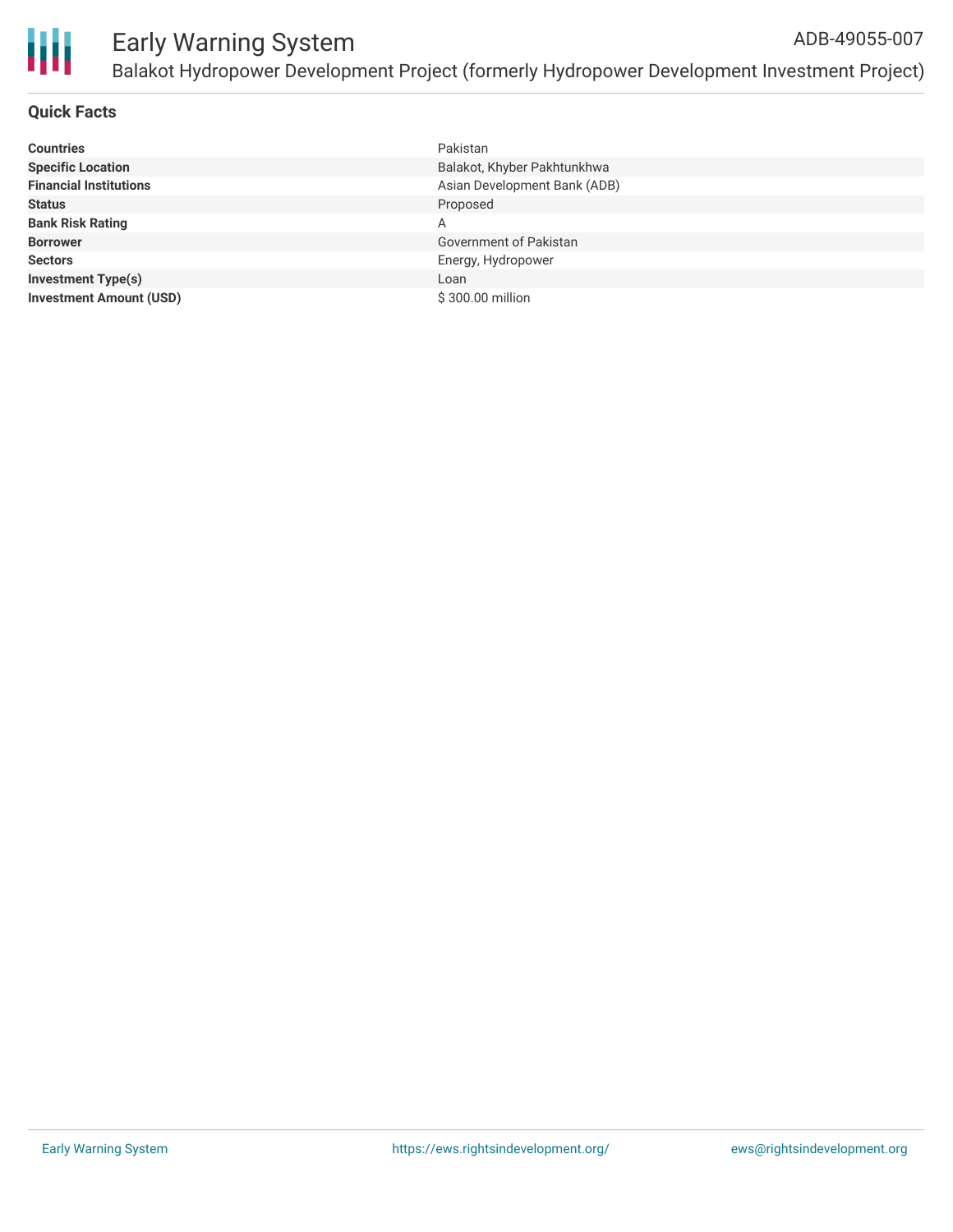

#### **Project Description**

According to the bank website, "The project will provide financing to construct a 300 megawatt (MW) run-of-river hydro power plant located on the Kunhar river in Mansehra District, Khyber Pakhtunkhwa (KBK) province of Pakistan. The project will (i) improve energy security by increasing the clean energy share in the country's energy mix currently dominated by thermal power generation, (ii) boost provincial economy and promote revenue generating investments in the hydro abundant province of KPK, and (iii) build capacity and awareness on climate change impacts, adaptation and mitigation measures. The project also targets to improve the quality of life for women in communities surrounding the project area and promotes gender mainstreaming."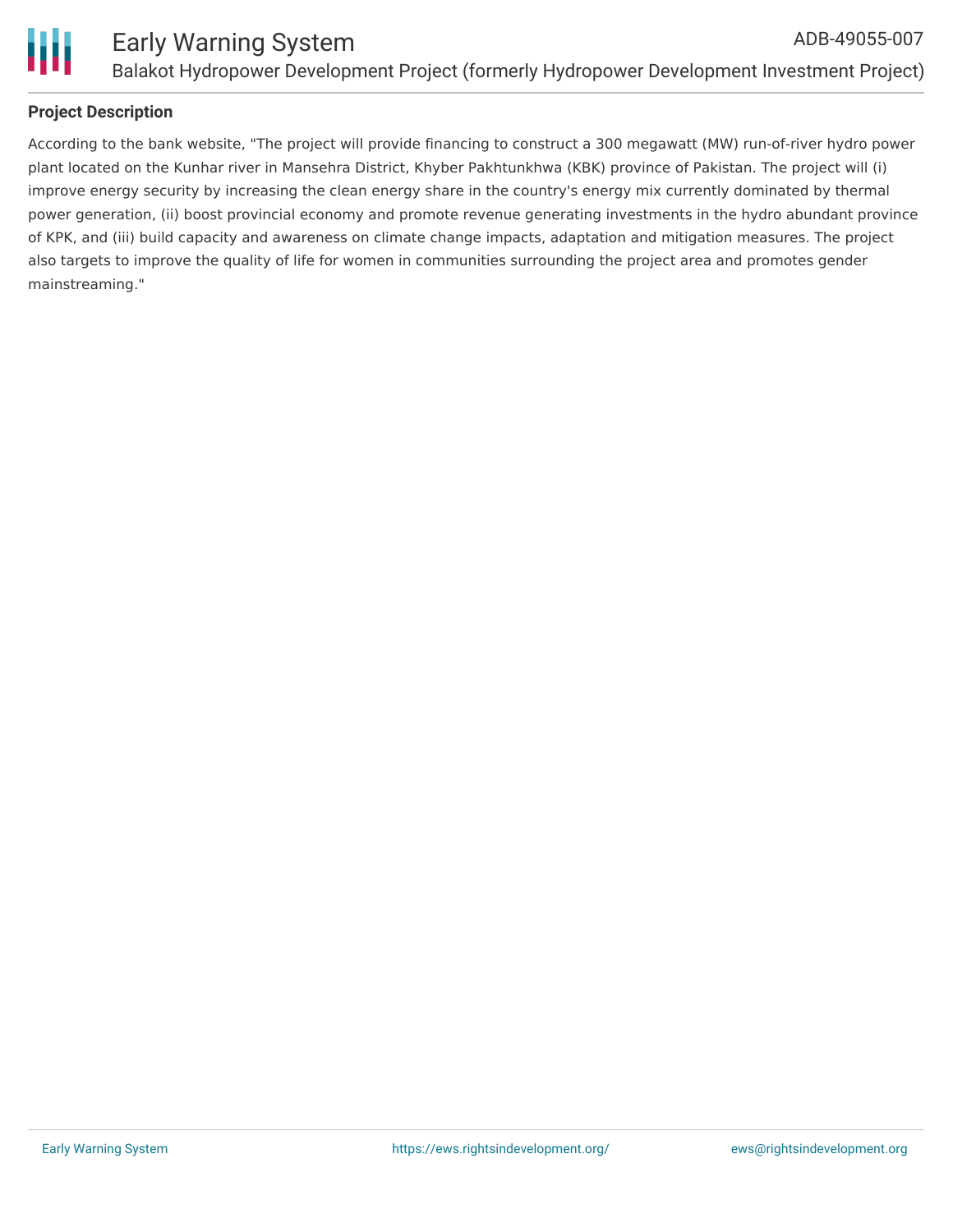

#### Early Warning System Balakot Hydropower Development Project (formerly Hydropower Development Investment Project) ADB-49055-007

#### **Investment Description**

Asian Development Bank (ADB)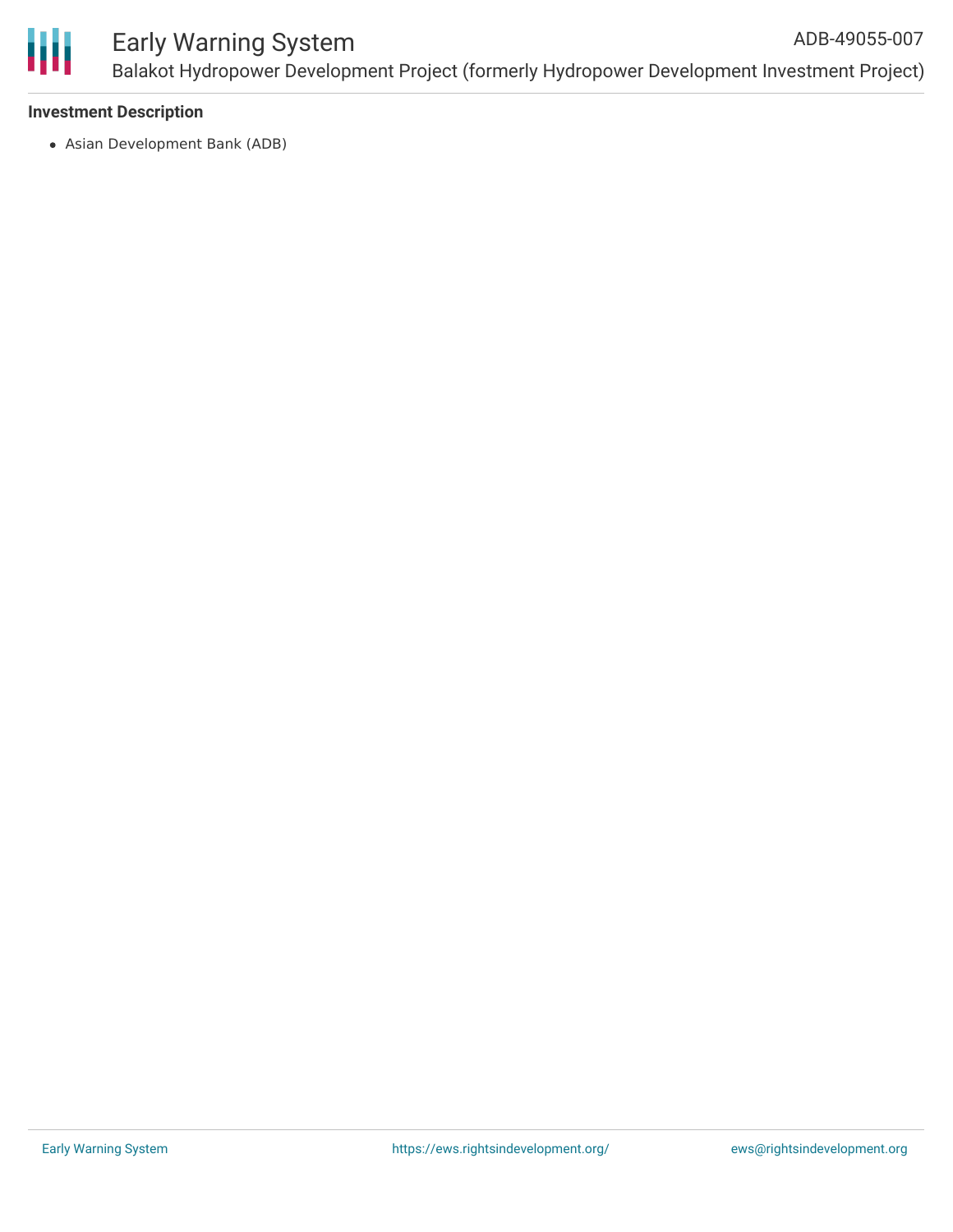

## Early Warning System

Balakot Hydropower Development Project (formerly Hydropower Development Investment Project)

| <b>Private Actor 1</b>   | <b>Private Actor</b><br>* Role | <b>Private Actor</b><br>Sector | <b>Relation</b>          | <b>Private Actor 2</b>        | <b>Private Actor</b><br>2 Role | <b>Private Actor</b><br>2 Sector |
|--------------------------|--------------------------------|--------------------------------|--------------------------|-------------------------------|--------------------------------|----------------------------------|
| $\overline{\phantom{0}}$ | $\overline{\phantom{0}}$       | $\overline{\phantom{a}}$       | $\overline{\phantom{a}}$ | <b>Hagler Bailly Pakistan</b> | Contractor                     | $\overline{\phantom{a}}$         |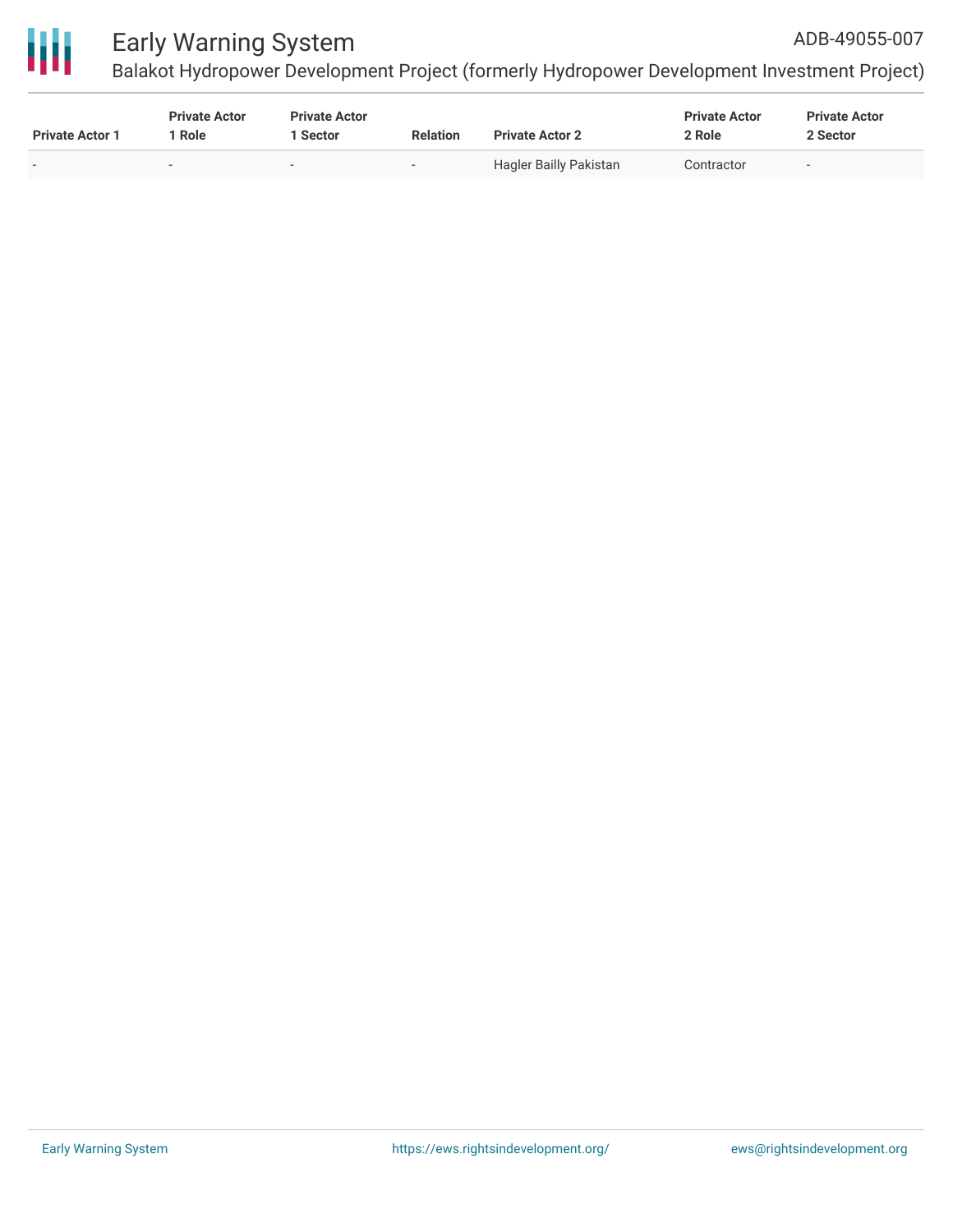

#### **Contact Information**

Responsible ADB Officer Adnan Tareen Responsible ADB Department Central and West Asia Department Responsible ADB Division Energy Division, CWRD Executing Agencies Energy and Power Department, Government of Khyber Paktunkhwa E&P-GoKPK, Abdul Wali Khan Multiplex, Block A, Civil Secretariat, Peshawar, Pakistan

#### **ACCOUNTABILITY MECHANISM OF ADB**

The Accountability Mechanism is an independent complaint mechanism and fact-finding body for people who believe they are likely to be, or have been, adversely affected by an Asian Development Bank-financed project. If you submit a complaint to the Accountability Mechanism, they may investigate to assess whether the Asian Development Bank is following its own policies and procedures for preventing harm to people or the environment. You can learn more about the Accountability Mechanism and how to file a complaint at: <http://www.adb.org/site/accountability-mechanism/main>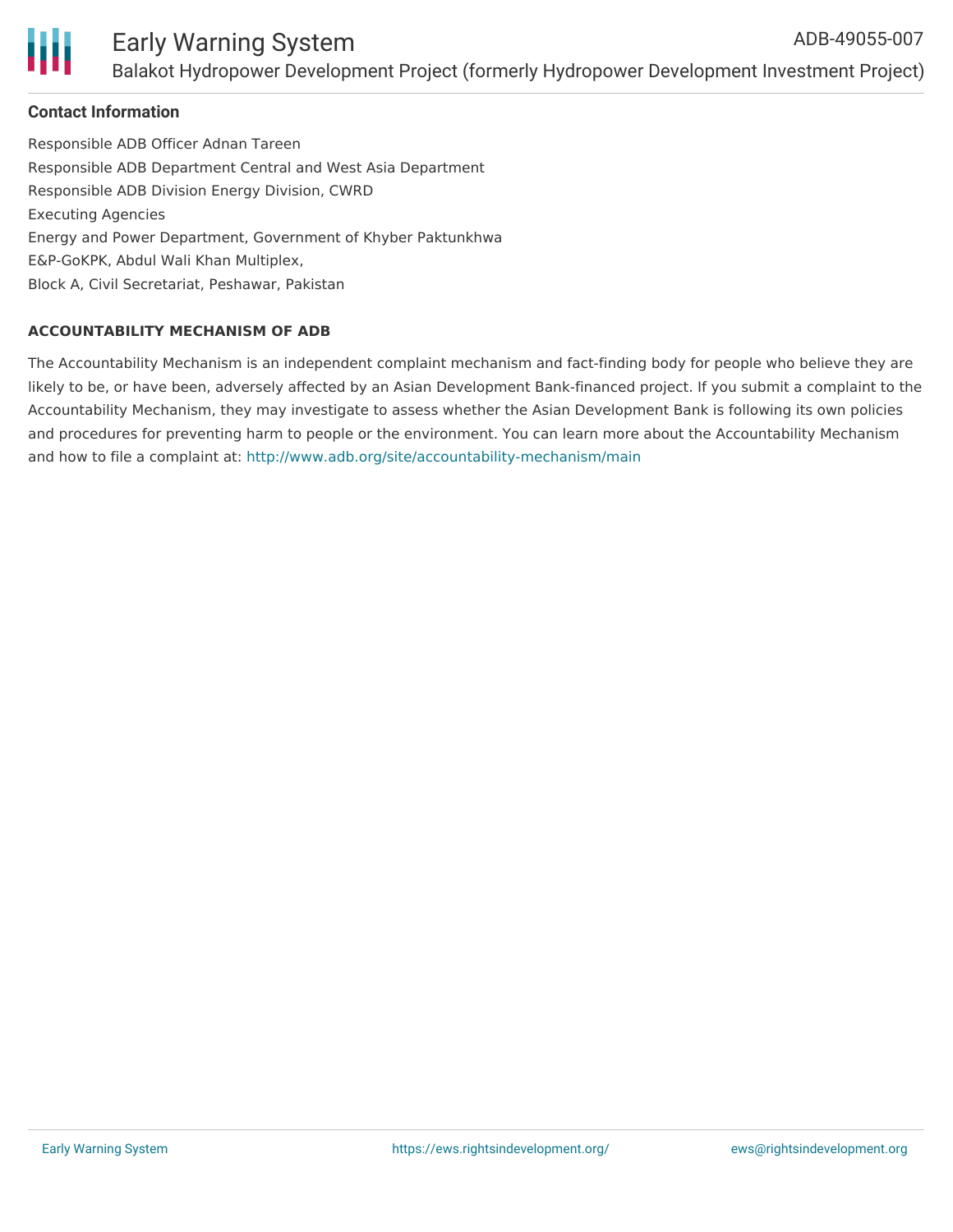

### Early Warning System

Balakot Hydropower Development Project (formerly Hydropower Development Investment Project)

#### **Bank Documents**

- [Appendices](https://ewsdata.rightsindevelopment.org/files/documents/07/ADB-49055-007_S3beR3v.pdf) (17.49 MB) [\[Original](https://www.adb.org/projects/documents/pak-49055-007-eia) Source]
- [Appendixes](https://ewsdata.rightsindevelopment.org/files/documents/07/ADB-49055-007_DCukP7V.pdf) A-D (3.01 MB) [\[Original](https://www.adb.org/projects/documents/pak-49055-007-rp) Source]
- [Appendixes](https://ewsdata.rightsindevelopment.org/files/documents/07/ADB-49055-007_cHNVknn.pdf) E (4.47 MB) [\[Original](https://www.adb.org/projects/documents/pak-49055-007-rp) Source]
- [Appendixes](https://ewsdata.rightsindevelopment.org/files/documents/07/ADB-49055-007_9Uzu1BL.pdf) F-M (3.25 MB) [\[Original](https://www.adb.org/projects/documents/pak-49055-007-rp) Source]
- [Environmental](https://ewsdata.rightsindevelopment.org/files/documents/07/ADB-49055-007_i7yX2Gv.pdf) Impact Assessment Main Report (28.92 MB) [\[Original](https://www.adb.org/projects/documents/pak-49055-007-eia) Source]
- Executive Summary [Environmental](https://ewsdata.rightsindevelopment.org/files/documents/07/ADB-49055-007_5bQQqOz.pdf) Impact Assessment (3.44 MB) [\[Original](https://www.adb.org/projects/documents/pak-49055-007-eia) Source]
- Final Land Acquisition and [Resettlement](https://ewsdata.rightsindevelopment.org/files/documents/07/ADB-49055-007_ReLbE4O.pdf) PlanMain Report (1.81 MB) [\[Original](https://www.adb.org/projects/documents/pak-49055-007-rp) Source]
- Project [Disclosure](https://ewsdata.rightsindevelopment.org/files/documents/07/ADB-49055-007.pdf) PDF [\[Original](https://www.adb.org/printpdf/projects/49055-007/main) Source]
- [Supporting](https://ewsdata.rightsindevelopment.org/files/documents/07/ADB-49055-007_LZBFADX.pdf) Studies (19.7 MB) [\[Original](https://www.adb.org/projects/documents/pak-49055-007-eia) Source]